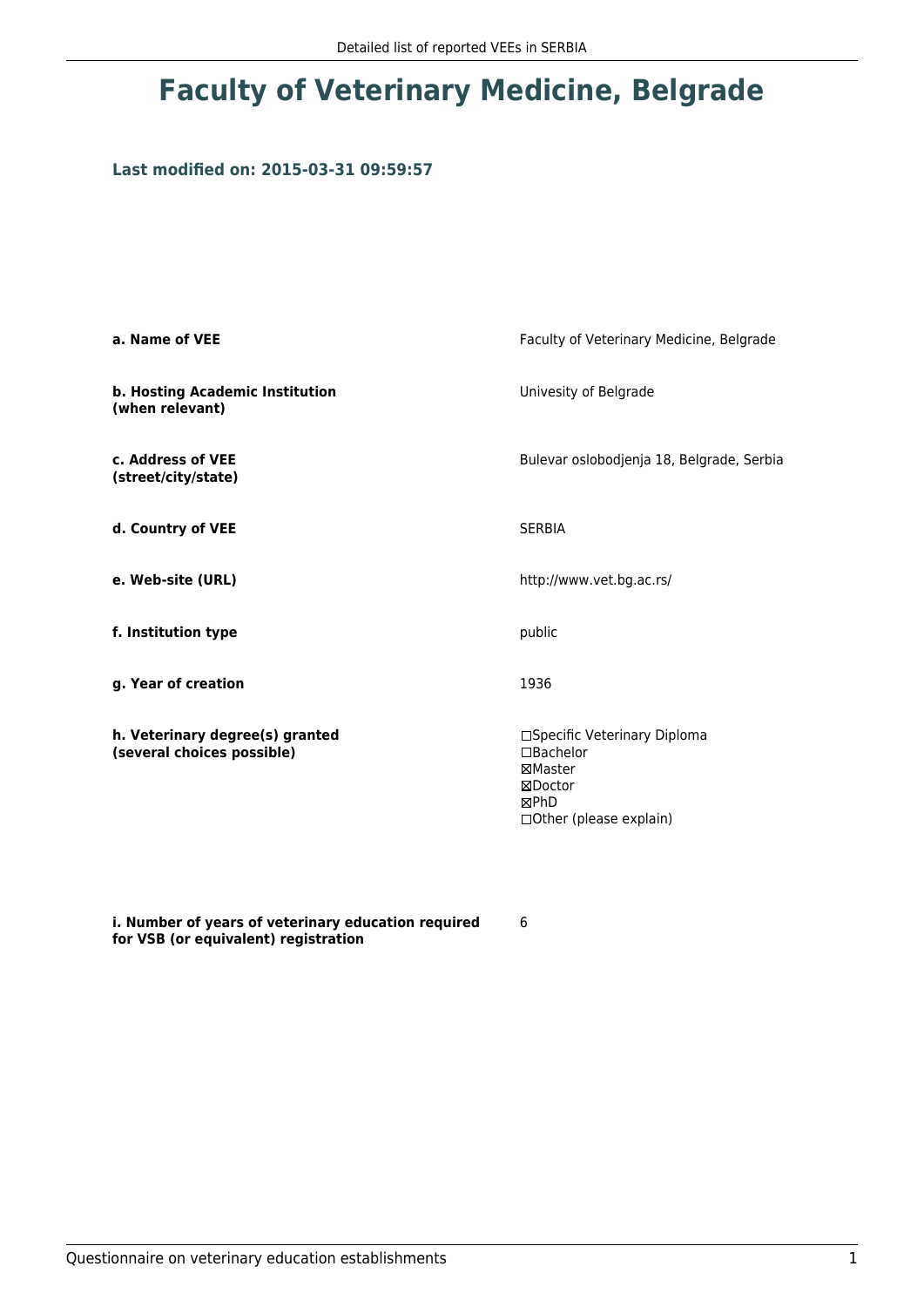## **j. Average number of veterinary students per class**

| within the establishment |
|--------------------------|
|                          |

|                                                                                                   | 1st Year                                                                                                                                                              | 151-200                                                                                                                                                                                        |
|---------------------------------------------------------------------------------------------------|-----------------------------------------------------------------------------------------------------------------------------------------------------------------------|------------------------------------------------------------------------------------------------------------------------------------------------------------------------------------------------|
|                                                                                                   | 2d Year                                                                                                                                                               | 151-200                                                                                                                                                                                        |
|                                                                                                   | <b>3d Year</b>                                                                                                                                                        | $+200$                                                                                                                                                                                         |
|                                                                                                   | 4th Year                                                                                                                                                              | $+200$                                                                                                                                                                                         |
|                                                                                                   | 5th Year                                                                                                                                                              | 151-200                                                                                                                                                                                        |
|                                                                                                   | 6th Year                                                                                                                                                              | $+200$                                                                                                                                                                                         |
|                                                                                                   | 7th Year                                                                                                                                                              |                                                                                                                                                                                                |
| k. Average number of veterinary graduates per year<br>from the establishment                      | 101-150                                                                                                                                                               |                                                                                                                                                                                                |
| I. Minimum education required for admission to the<br>establishment<br>(several choices possible) | ⊠High School University Entrance<br>Qualification<br>⊠Pre-Veterinary Science Diploma<br>□Pre-Veterinary Science Degree<br>□Other specific VEE entrance qualifications |                                                                                                                                                                                                |
| m. Is there a selection procedure at<br>(several choices possible)                                | ⊠National level<br>$\Box$ State level<br>□Establishment level                                                                                                         |                                                                                                                                                                                                |
| n. National accreditation/certification/approval                                                  | Yes                                                                                                                                                                   |                                                                                                                                                                                                |
|                                                                                                   | <b>Accrediting agency:</b>                                                                                                                                            |                                                                                                                                                                                                |
|                                                                                                   | <b>Name of the Agency</b>                                                                                                                                             | Commission for<br>Accreditation and<br><b>Quality Assurance</b><br>(CAQA)                                                                                                                      |
|                                                                                                   | <b>Address of the</b><br><b>Agency</b>                                                                                                                                | Office CAQA 11070<br>Belgrade 2 Boulevard<br>Mihajla Pupina, Palace of<br>Serbia, Eastern<br>entrance, room 477 Tel.<br>+381 11 313 09 48 Fax:<br>+381 11 313 09 63<br>akreditacija@mpn.gov.rs |
|                                                                                                   | Country of the<br>Agency                                                                                                                                              | Serbia                                                                                                                                                                                         |
|                                                                                                   | Date granted (yyyy-<br>mm-dd)                                                                                                                                         | 2014-10-27                                                                                                                                                                                     |
|                                                                                                   | <b>Period of validity</b><br>(years)                                                                                                                                  | 5                                                                                                                                                                                              |